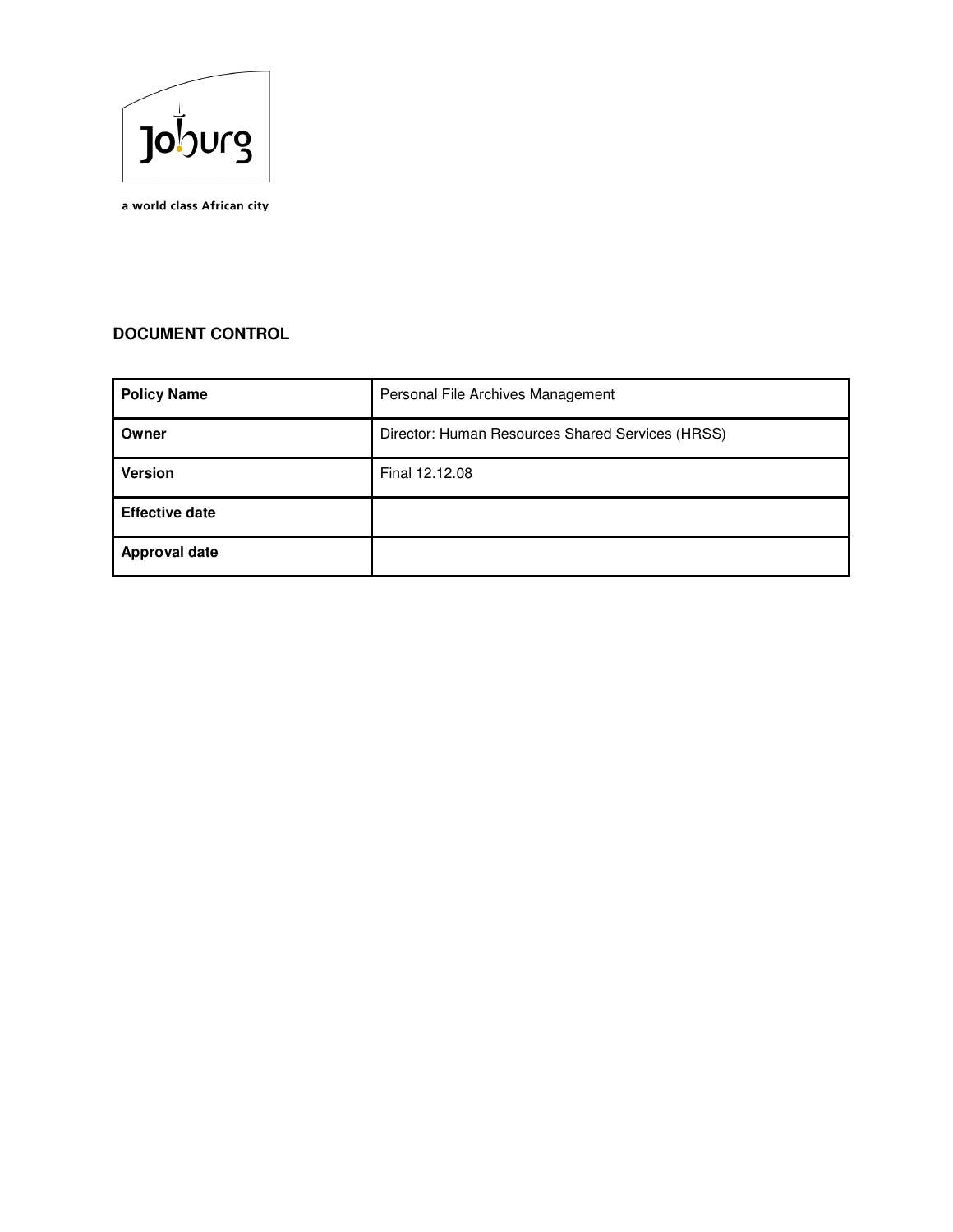## **TABLE OF CONTENTS**

| 1. INTRODUCTION                                                  | 3       |
|------------------------------------------------------------------|---------|
| 2. THE DEFINITION OF TERMS                                       | 3       |
| 3. THE INTERPRETATION AND APPLICATION OF THE POLICY              | 3       |
| 4. THERATIONALE AND OBJECTIVES                                   | 3       |
| 5. THE SCOPE OF APPLICATION                                      | 3       |
| 6. THE ROLES AND RESPONSIBILITIES (THE ACCOUNTABILITY FRAMEWORK) | $3 - 4$ |
| 7. THE POLICY AREAS                                              | $4 - 5$ |
| 8. THE APPROVAL                                                  | 6       |
| 9. THE AMENDMENTS                                                | 6       |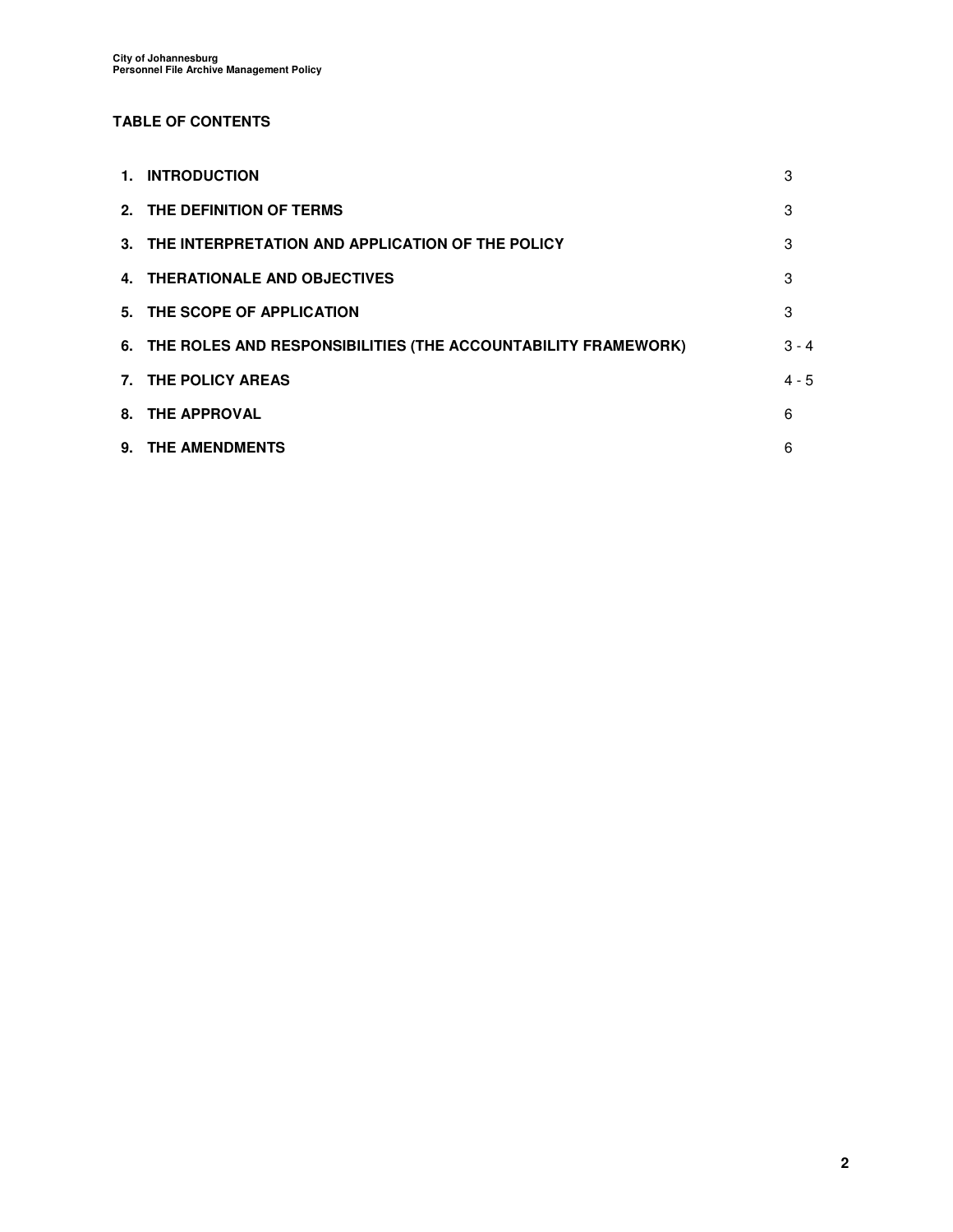### **1. INTRODUCTION**

1.1 The **Personnel File Archive Management Policy** is developed to ensure that personnel files of employees of the City of Johannesburg (CoJ) are properly managed and maintained within the requirement of legislation such as the National Archives Act, No 43 1996, as well as applicable Council resolutions, policies and procedures

### **2. THE DEFINITION OF TERMS**

| <b>Term</b>           | <b>Definition</b>                                                                                                                                                                                    |
|-----------------------|------------------------------------------------------------------------------------------------------------------------------------------------------------------------------------------------------|
| <b>Personnel file</b> | A file cover, reflecting the name employee number and department in<br>which the employee is employed, and in which all the documents<br>relating to the employees employment with the CoJ are filed |
| SAP R/3 file          | A SAP R/3 file is an electronic employment record of an employee                                                                                                                                     |

### **3. THE INTERPRETATION AND APPLICATION OF PERSONNEL ARCHIVE MANAGEMENT POLICY**

3.1 Any dispute arising from the interpretation and application of this policy will be handled and resolved through the delegations and discretion of the Director: Human Resources Shared Services (HRSS)

#### **4. THE RATIONALE AND OBJECTIVES OF PERSONNEL ARCHIVE MANAGEMENT POLICY**

The rationale and purpose of the Policy is:

- 4.1 To provide guidelines on management and maintenance of personnel files
- 4.2 To upkeep confidentiality of personnel files

### **5. THE SCOPE OF APPLICATION**

5.1 The Policy applies to City of Johannesburg Metropolitan Municipality administration and all its employees

### **6. THE ROLES AND RESPONSIBILITIES (THE ACCOUNTABILITY FRAMEWORK)**

- 6.1 The Mayoral Committee (Mayco) approves the HR Policies
- 6.2 The Executive Management Team (EMT) engages on the HR policies and recommends the approval of the HR policies by Mayco
- 6.3 The City Manager is accountable as an Accounting Officer and oversees the development, implementation and maintenance of policies, procedures, processes and system, including those in HR
- 6.4 The Executive Director: Corporate and Shared Services is responsible for ensuring the HR Policies comply with the Council resolutions of City of Johannesburg, as well as applicable legislation, and in conjunction with the conditions of service and relevant bargaining council agreement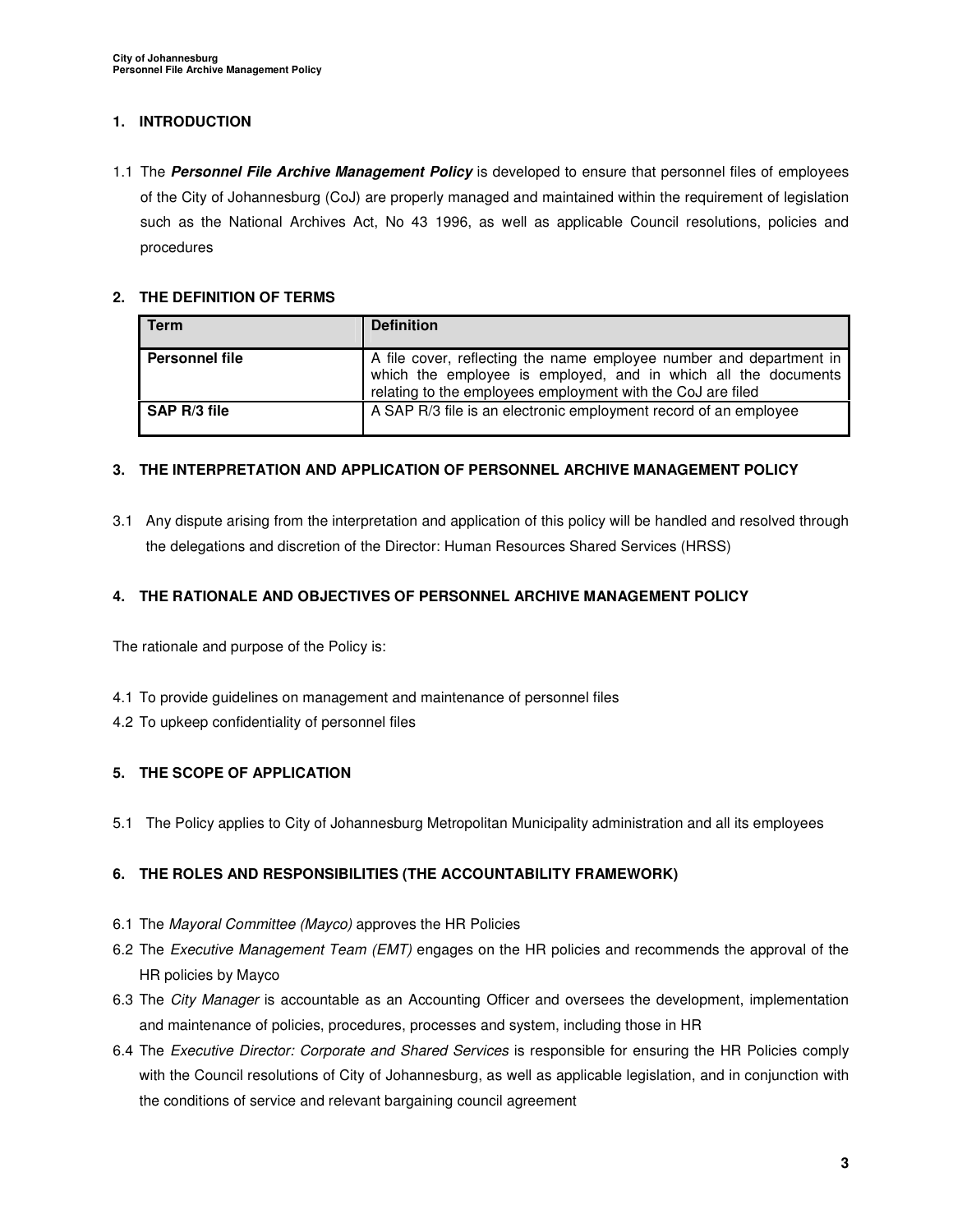- 6.5 Other Executive Director's are accountable for ensuring strict adherence to prescriptions of HR policies within their Depts, as well contribute to the development, review and evaluation of impact of HR policies
- 6.6 The Director: Human Resources Shared Services (HRSS) is responsible for the overall policy implementation, management, monitoring and review, as well as ensuring that the HR Policies comply with the Council resolutions, applicable legislation, conditions of service and relevant bargaining council agreements
- 6.7 The nominated Deputy Director in HRSS with a responsibility a for HR policies ensure that the Policy is reviewed on ongoing-basis
- 6.8 Other Deputy Directors [Business Process Owners (BPO)] in HRSS are responsible for researching, recommending the development, maintenance, review and evaluation of their policies dealing with their respective areas and processes in the CoJ, as well as monitoring the implementation of the Policy within the requirements
- 6.9 The Field HR and HR Transactions are responsible for ensuring the adherence and compliance to the approved HR policies, as well as providing advise on HR policies
- 6.10 The Line Manager is responsible for implementation of and adherence to the approved HR policies
- 6.11 The Organised Labour (Unions) are responsible for playing an oversight role on management, implementation and compliance/adherence to approved HR policies, as well as contribute to the evaluation of impact of HR policies and their review
- 6.12 All Staff are responsible for complying/adhering to the approved HR Policies

### **7. THE POLICY AREAS**

This section outlines the policy provisions on the management of personnel archives in the City of Johannesburg (CoJ)

### **7.1 THE UPKEEP OF CONFIDENTIALITY**

- 7.1.1 It is important to note that employee information is **confidential** and should never be divulged to any person other than the employee concerned
- 7.1.2 Upon receipt of a salary related enquiry the person handling the enquiry should first ask the enquirer what salary information they have in possession (i.e. salary advice, identity document, certificate of service) to validate authenticity of the enquirer and should confirm the details given by the enquirer
- 7.1.3 On confirmation of authenticity of enquirer, and provided the salary information given by the enquirer correlates with the information on the City's database, the enquiry may be addressed
- 7.1.4 In instances where salary information provided by enquirer does not correlate with salary information on the system, the person handling the enquiry should not give any information
- 7.1.5 The provision of information is subject to the provisions of the Promotion of Access to Information Act, No 2 of 2000 and amended Act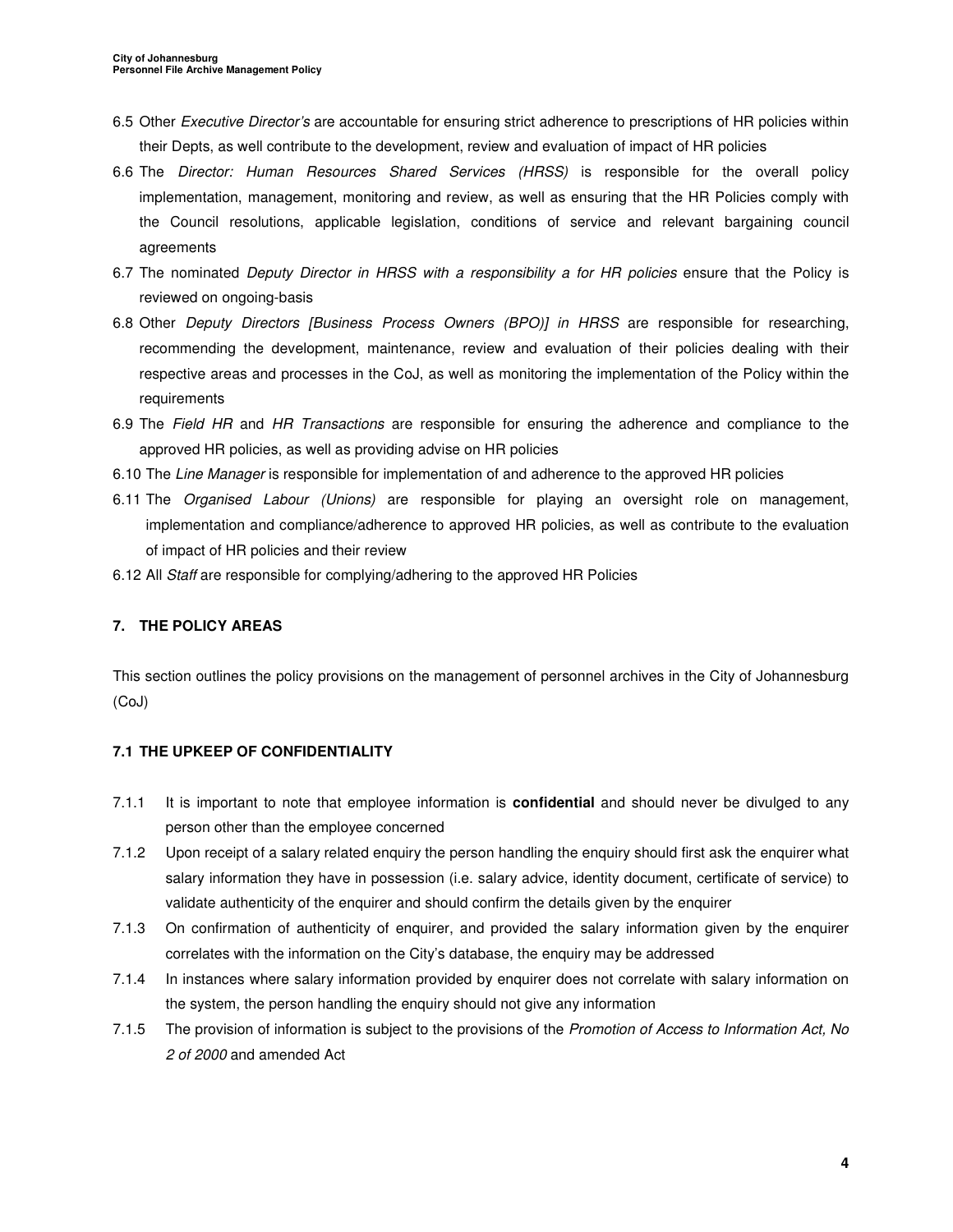- 7.1.6 Where confirmation of employment is sought from a third party it is imperative that an HR Administrator follows the procedure in determining who requires the information:
	- 7.1.6.1 If it is a spouse or relative, no information should be divulged, unless the request must be in writing and filed
	- 7.1.6.2 If it is to be furnished by law, obtain necessary documents as proof
	- 7.1.6.3 If it is a bank, or Human Resources (HR) services provider, need to establish status and legitimacy of the request
	- 7.1.6.4 In instances where you are unsure, obtain an instruction in writing from an employee

### **7.2 THE MAINTENANCE OF PERSONNEL FILES**

- 7.2.1 Relevant HR shall maintain a file for each staff member and will be responsible for maintaining personnel records, for adding, correcting, and removing materials from those records
- 7.2.2 Permanent record consists of a paper file and a SAP R/3 file, together these records constitute a full service history and payroll details
- 7.2.3 The documents and data kept on file are private and confidential, and access is on a "need-to-know" basis
- 7.2.4 Relevant HR are not to release data to third parties (except, as for example with SARS, or as required by law to do so)
- 7.2.5 An employee's personnel file will be available to the employee for examination in the HR offices with reasonable written notice and during normal business hours
- 7.2.6 A Human Resources staff member will be present during the examination
- 7.2.7 Personal files may not be removed from the HR Office

The employee may elect to be accompanied by an advisor at the time of file examination

- 7.2.9 Upon the employee's written request, copies of the relevant information on the file may be made available to standing committees or other individuals of CoJ
- 7.2.10 An employee's personnel file will be available for inspection in the HR offices on written request to the employee's supervisor and others in the designated chain of command as well as the Line Manager
- 7.2.11 With permission of the employee or under court order, access to personnel files is available to authorized individuals or agencies outside CoJ with prior approval from the Director: HRSS
- 7.2.12 Copies of documents in the personnel file are available to the employee upon request, and with reasonable notice
- 7.2.13 Multiple copies of documents or a copy of the complete file is available upon request and at the employee's expense
- 7.2.14 Copies of reference letters furnished to CoJ at the time of initial employment are excluded from this provision Legal commented why can an employee not see this info
- 7.2.15 Personnel files must be maintained and stored in compliance with the provisions of the National Archives Act No 46 of 1996 and amended Act
- 7.2.16 The retention period for personnel files of ex-employee's is five (5) years